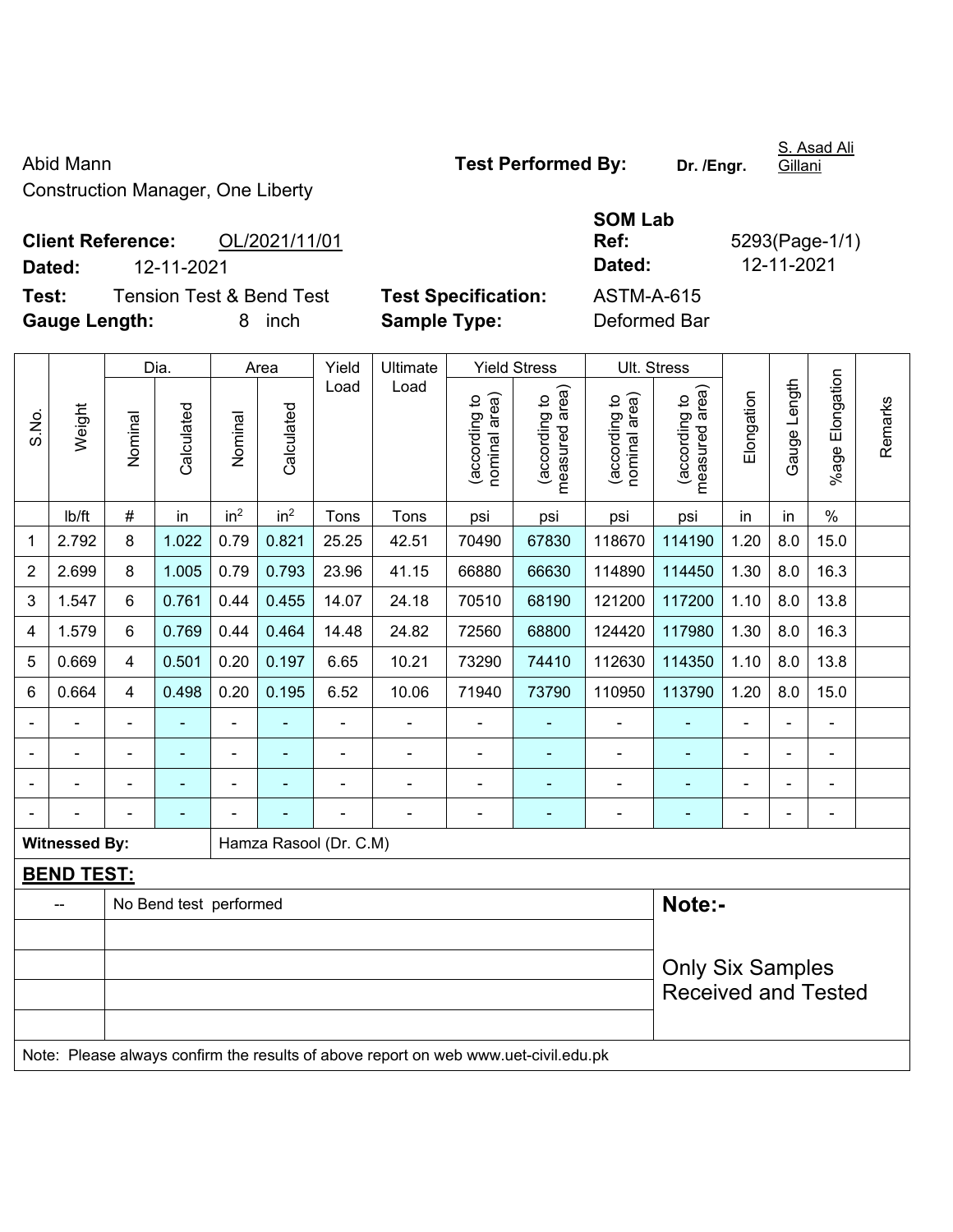Muhammad Shabbir **Test Performed By:** Dr. /Engr.

S. Asad Ali Gillani

Construction Manager, Opal Deevar Developers Pvt. Ltd. Lahore

|                      | <b>Client Reference:</b> | ZD/ZO/L/039                         |                            | Ref:              | 5294(Page-1/ |
|----------------------|--------------------------|-------------------------------------|----------------------------|-------------------|--------------|
| Dated:               | 12-11-2021               |                                     |                            | Dated:            | 12-11-2021   |
| Test:                |                          | <b>Tension Test &amp; Bend Test</b> | <b>Test Specification:</b> | <b>ASTM-A-615</b> |              |
| <b>Gauge Length:</b> |                          | inch<br>8                           | <b>Sample Type:</b>        | Deformed Bar      |              |

| SOM Lab      |                |
|--------------|----------------|
| Ref:         | 5294(Page-1/1) |
| Dated:       | 12-11-2021     |
| ASTM-A-615   |                |
| Deformed Bar |                |

|                |                   |                          | Dia.       | Area                     |                 | Yield          | Ultimate                                                                            | <b>Yield Stress</b>            |                                 | Ult. Stress                    |                                 |                |                |                 |         |
|----------------|-------------------|--------------------------|------------|--------------------------|-----------------|----------------|-------------------------------------------------------------------------------------|--------------------------------|---------------------------------|--------------------------------|---------------------------------|----------------|----------------|-----------------|---------|
| S.No.          | Weight            | Nominal                  | Calculated | Nominal                  | Calculated      | Load           | Load                                                                                | nominal area)<br>(according to | measured area)<br>(according to | nominal area)<br>(according to | measured area)<br>(according to | Elongation     | Gauge Length   | %age Elongation | Remarks |
|                | Ib/ft             | $\#$                     | in         | in <sup>2</sup>          | in <sup>2</sup> | Tons           | Tons                                                                                | psi                            | psi                             | psi                            | psi                             | in             | in             | $\frac{0}{0}$   |         |
| 1              | 2.707             | 8                        | 1.007      | 0.79                     | 0.796           | 25.35          | 37.31                                                                               | 70780                          | 70240                           | 104160                         | 103370                          | 1.30           | 8.0            | 16.3            |         |
| $\overline{2}$ | 2.644             | 8                        | 0.995      | 0.79                     | 0.777           | 25.48          | 34.96                                                                               | 71150                          | 72340                           | 97610                          | 99250                           | 1.20           | 8.0            | 15.0            |         |
| $\blacksquare$ | $\blacksquare$    | $\blacksquare$           | ÷          | $\blacksquare$           | $\blacksquare$  | $\blacksquare$ | $\blacksquare$                                                                      | $\blacksquare$                 |                                 | ÷,                             | $\blacksquare$                  | ä,             | $\blacksquare$ | $\blacksquare$  |         |
| $\blacksquare$ | $\blacksquare$    | $\blacksquare$           | ÷,         | $\overline{\phantom{a}}$ | $\blacksquare$  | $\blacksquare$ | $\blacksquare$                                                                      | $\blacksquare$                 | $\blacksquare$                  | $\blacksquare$                 | $\blacksquare$                  | $\blacksquare$ |                | $\blacksquare$  |         |
| $\blacksquare$ | $\blacksquare$    | $\blacksquare$           | ÷,         | ÷,                       | L,              | ÷              | ÷,                                                                                  | $\blacksquare$                 | $\blacksquare$                  | ÷,                             | $\blacksquare$                  | ä,             | $\blacksquare$ | $\blacksquare$  |         |
| $\blacksquare$ | $\blacksquare$    | ä,                       | ÷,         | $\blacksquare$           | $\blacksquare$  | ÷              | $\blacksquare$                                                                      | $\blacksquare$                 | $\blacksquare$                  | $\blacksquare$                 | $\blacksquare$                  | ä,             |                | $\blacksquare$  |         |
|                |                   | $\blacksquare$           |            |                          |                 | ÷              | $\blacksquare$                                                                      | $\blacksquare$                 |                                 | $\blacksquare$                 | ä,                              |                |                |                 |         |
|                |                   |                          |            |                          |                 |                |                                                                                     |                                |                                 |                                |                                 |                |                |                 |         |
|                |                   |                          |            |                          |                 |                |                                                                                     |                                |                                 |                                |                                 |                |                |                 |         |
| $\blacksquare$ |                   | $\overline{\phantom{0}}$ | ÷          | $\blacksquare$           | ٠               | $\blacksquare$ | $\blacksquare$                                                                      | $\blacksquare$                 | ٠                               | $\overline{\phantom{a}}$       | ۰                               | $\blacksquare$ |                | $\blacksquare$  |         |
|                |                   |                          |            |                          |                 |                |                                                                                     |                                |                                 |                                |                                 |                |                |                 |         |
|                | <b>BEND TEST:</b> |                          |            |                          |                 |                |                                                                                     |                                |                                 |                                |                                 |                |                |                 |         |
|                | #8                |                          |            |                          |                 |                | Sample bend through 180 degrees Satisfactorily without any crack                    |                                |                                 |                                | Note:-                          |                |                |                 |         |
|                |                   |                          |            |                          |                 |                |                                                                                     |                                |                                 |                                |                                 |                |                |                 |         |
|                |                   |                          |            |                          |                 |                |                                                                                     |                                |                                 |                                | <b>Only Three Samples</b>       |                |                |                 |         |
|                |                   |                          |            |                          |                 |                |                                                                                     |                                |                                 |                                | <b>Received and Tested</b>      |                |                |                 |         |
|                |                   |                          |            |                          |                 |                |                                                                                     |                                |                                 |                                |                                 |                |                |                 |         |
|                |                   |                          |            |                          |                 |                | Note: Please always confirm the results of above report on web www.uet-civil.edu.pk |                                |                                 |                                |                                 |                |                |                 |         |